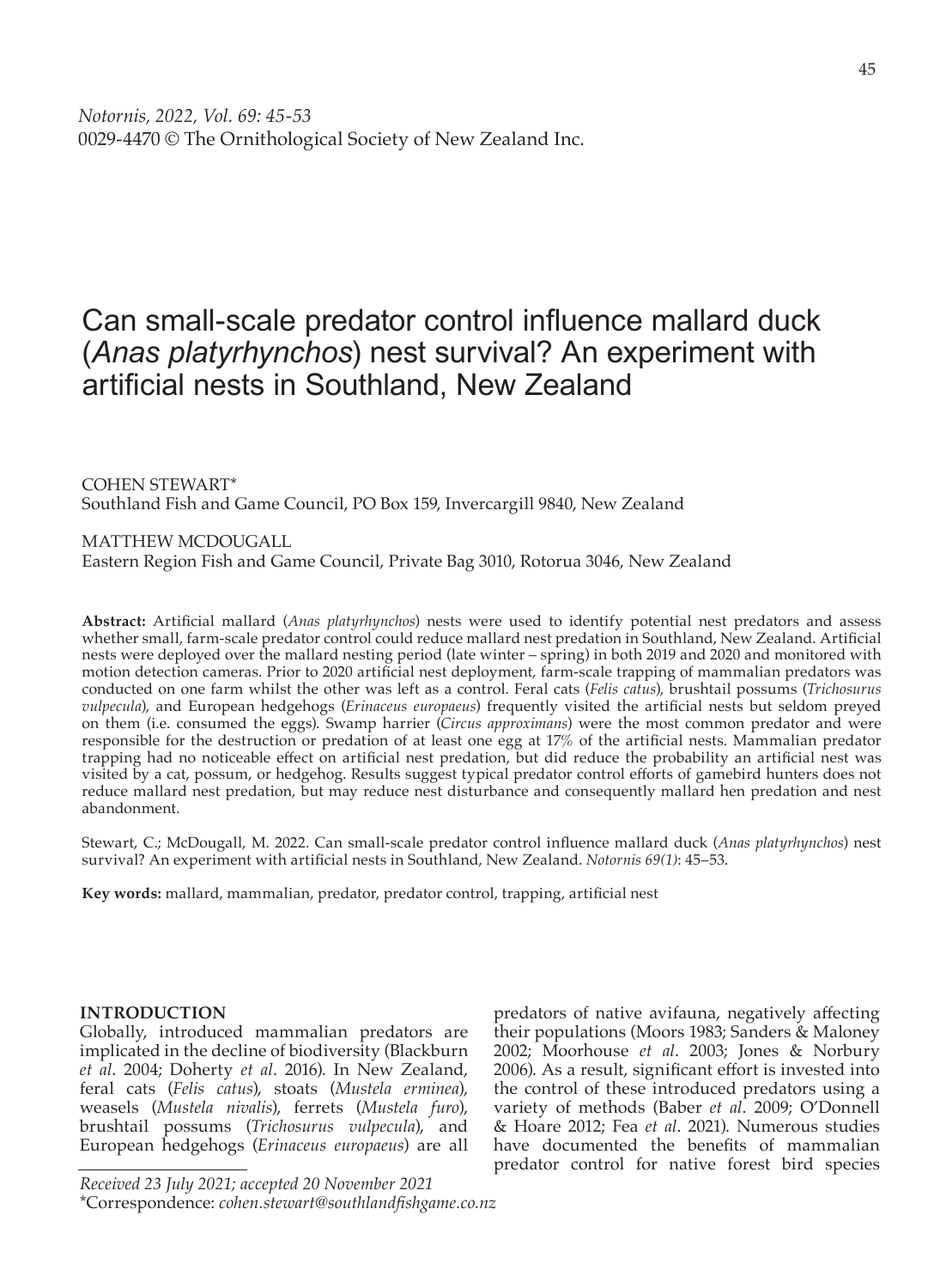(Baber *et al*. 2009; O'Donnell & Hoare 2012; Fea *et al*. 2021); however, no New Zealand studies have looked at the potential benefit of predator control for gamebirds, specifically the mallard duck (*Anas platyrhynchos*), New Zealand's most important gamebird.

Predation and disturbance of mallard duck nests has been well documented in New Zealand (Garrick 2016; Sheppard 2017; Sheppard *et al*. 2019). For example, Sheppard (2017) assessed mallard nest survival at two New Zealand study sites (Waikato and Southland) and found that almost 40% of nests were subjected to at least one predation event; predators completely removed or destroyed all eggs from 8% of nests. At the Southland study site, 9% of mallard hens were killed by predators whilst on the nest, resulting in the loss of the nest. If these nest failure rates are applicable across Southland, each year thousands of mallard nests are disturbed or fail due to predators.

Mustelids (stoats, ferrets, weasels) and cats (domestic and feral) are suspected predators of mallard nests and incubating hens in the Southland agricultural landscape (Sheppard 2017; Sheppard *et al*. 2019; Stewart *et al*. 2019; Southland Fish and Game *unpubl. data*); however, hedgehogs and possums may also prey on mallard nests as they are known to consume bird eggs (Brown *et al*. 1993; McDonald *et al*. 2000; Sanders & Maloney 2002). Swamp harriers (*Circus approximans*) and pukeko (*Porphyrio melanotus*) are native predators of avian nests (Boulton & Cassey 2006; Kross *et al*. 2013; Innes *et al*. 2015) and have been observed preying on mallard nests (Morgan *et al*. 2006; CS *pers. obs.*).

The predation and disturbance of mallard nests and the laying/incubating hen is of concern for gamebird hunters and managers. Due to the non-migratory nature of mallards in New Zealand (McDougall 2012), hunters are concerned that the loss of local nests or incubating hens may affect local hunting opportunities. Predators also have the potential to negatively affect the regional mallard population, which is of concern for gamebird managers because some areas have relatively low and/or declining mallard abundance (McDougall & Amundson 2017).

Amongst some hunters and landowners there is interest in undertaking mammalian predator control to improve local mallard nest and brood survival (CS *pers. obs.*). However, many trapping programs lack adequate trap densities and sustained effort (CS *pers. obs*.). International studies have documented improved mallard nesting success with predator control (Duebbert & Lokemoen 1980; Garrettson & Rohwer 2001; Amundson *et al*. 2013), but these studies are not comparable to New Zealand because of vast differences in landscape and predator guilds. Predator control

in these studies was also unrealistically intensive for the average landowner or hunter to conduct without support. Before gamebird managers advocate for and logistically support hunters to undertake predator control for improved mallard nest survival, there is a need to understand how control of New Zealand specific mallard predators, with realistic trap densities and effort, could affect localised mallard nest success.

This study used artificial mallard nests paired with motion detection cameras, and a Before-After-Control-Impact (BACI) study design, to (1) determine the most likely predators of mallard nests in the Southland agricultural landscape, and (2) test whether farm-scale predator trapping of mustelids, feral cats, hedgehogs, and possums affects the predation and predator visitation of artificial mallard nests during the spring breeding season.

## **METHODS**

## **Study area**

Two Southland dairy farms were selected and approximately 150 hectares of each farm were used as study sites. The treatment site (predator trapping site) was located near Roslyn Bush (46°20'35.4"S, 168°27'44.8"E) and the control site was located *c.* 20 km away near Lochiel (46°11'37.2"S, 168°17'57.8''E). Both sites had flat topography, were *c.* 35 m above sea level and surrounding land use consisted of intensive agriculture, specifically dairy cattle and sheep farmed on predominantly rye grass (*Lolium perenne*) pastures. Small streams, agricultural drains and five small (<1 ha) man-made waterfowl hunting ponds were present at both sites. The remaining land cover was limited to road verges, ditches, rank grass, and shelterbelts of typically macrocarpa (*Cupressus macrocarpa*), pine (*Pinus radiata*), gum tree (*Eucalyptus* spp.), or flax (*Phormium tenax*).

## **Artificial nest deployment**

In 2019 and 2020, at each site, 17 artificial mallard nests (hereafter nests), spaced at least 145 m apart were deployed every 12 days, over three periods: late August – early September, early September – mid-September, mid-September – early October (a total of 51 nests per site, each year). These periods encompass the peak nest initiation (28<sup>th</sup> of August) and the peak nesting period (late-August – early October) for mallard ducks in Southland (Garrick 2016; Sheppard 2017). Nests were deployed for 12 days to mimic the average mallard laying period in Southland; the period whereby a mallard hen lays her eggs (one a day) before starting to incubate the whole clutch (typically 12 eggs) (Bellrose & Kortright 1976; Sheppard 2017).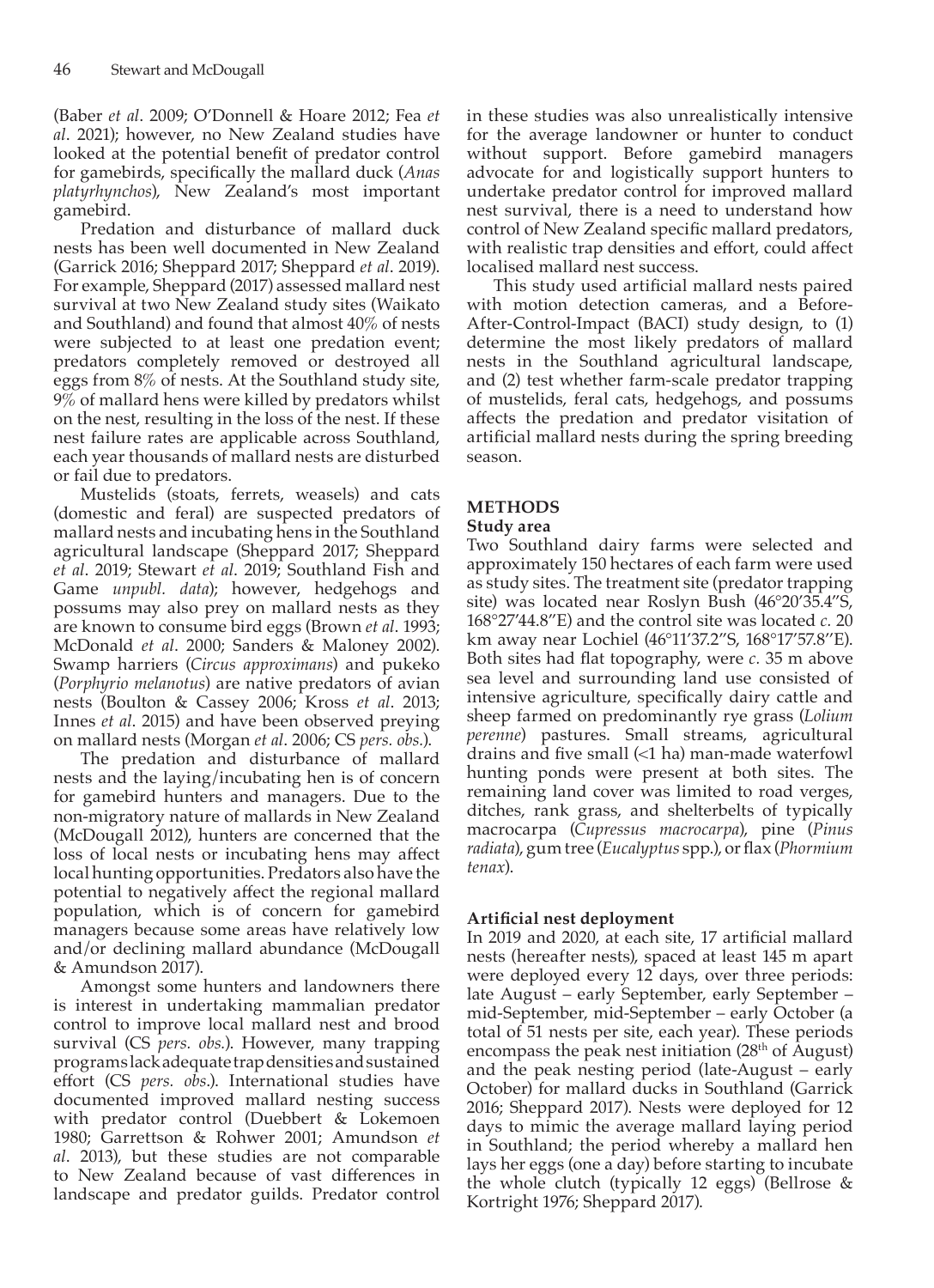The nests were constructed using methods adapted from Gunnarsson & Elmberg (2008) and Pasitschniak-Arts & Messier (1995). All nest bowls were constructed with dry grass to keep nest crypsis comparable for each nest. The dry grass was compressed into a bowl and fashioned into a nest with a *c.* 23 cm diameter and 8 cm depth. Three brown domestic hen eggs (length *c.* 55 mm) were added to the nest and covered with wild mallard hen down and breast feathers. Brown hen eggs are commonly used in artificial nest experiments (Padyšáková *et al*. 2010; Purger & Mužinić 2010) and artificial clutches baited with hen eggs have a survival rate comparable to those baited with mallard eggs (Kreisinger & Albrecht 2008). Four drops of Avery® mallard scent was also added to the nest.

Nests were placed on the ground, in hedgerows and shelterbelts, both of which are common mallard hen nesting habitat (Sheppard 2017). Each nest was paired with either a Browning® Spec Ops Advantage trail camera or a Moultrie® M-880i trail camera fastened to a stake *c.* 0.8 m from the nest. Cameras were set on a three trigger burst with a 30 second delay between bursts. The lowest trigger sensitivity was used for both camera types because wind can cause within-frame vegetation to move which can trigger the cameras (CS *pers. obs.*). Preliminary tests with the cameras indicated that both trail camera brands had comparable detection capabilities.

After 12 days of deployment, the nests were inspected, and nest fate recorded. Following nest assessment, each nest and camera were removed. A new nest was then redeployed with a camera and placed in a different location within the study site. In 2019, nest positions were marked with a handheld GPS and after the 12-day nest deployment period, a river stone painted bright pink was placed on the ground to help identify where the nest had been placed. The GPS waypoint and pink stone enabled nest locations to be replicated in 2020.

## **Reviewing trail camera photographs**

Following collection of the cameras, the photographs were processed. Types of nest predators and predator visitation rates were recorded. A nest fate was recorded as preyed on if at least one egg was destroyed or displaced from the nest. If a nest was preyed on and then scavenged (remnants of a broken egg consumed), scavenging was not recorded as a predation event but was recorded as a nest visit.

When assessing nest disturbance, if a predator was photographed at a nest site multiple times within a ten-minute period, this was recorded as a single visit. If a predator was photographed at a

nest site for more than ten minutes, without a break away from the nest of at least ten minutes, this was also recorded as single visit. However, if a predator was detected at a nest site, then was absent from the nest site for 10 minutes or more, then was again detected at the nest site, these were recorded as separate visits. Predator visits (disturbance) included predators touching the nest contents, smelling the nest, and walking in proximity (*c.* 1 m) to the nest. After recording the daily visitation rates for each predator, the total number of visits by each predator for the 12-day nest deployment period was determined.

The artificial mallard nests were not used to estimate survival rates of natural nests as mallard nest survival has already been assessed in Southland (Sheppard 2017; Sheppard *et al*. 2019). Furthermore, the survival rates of artificial nests often differ from natural nests due to the absence of an incubating female and differing predator abilities (Willebrand & Marcström 1988; Kreisinger & Albrecht 2008).

#### **Predator control**

Between 29 May and 28 August 2020, predator trapping was conducted at the Roslyn Bush site (treatment site). Small mustelids (stoats and weasels) and hedgehogs were targeted using four trap tunnels (length 800 mm, width 220 mm, height 180 mm) and two Mark IV Fenn traps baited with fresh chicken necks and placed alongside hedgerows or shelter belts. Chicken necks were selected as a bait because they are readily available and convenient. Larger mustelids (ferrets) and hedgehogs were targeted using two DOC 250 traps, also baited with a chicken neck. Trap tunnels were spaced 260–505 m apart and checked and re-baited weekly. Cats were targeted using six live capture treadle trigger cage traps. Prior to cat trapping, local landowners were contacted to determine whether they owned any pet or farm cats. Pictures or descriptions of these cats were collected so cats could be released if captured.

All traps were placed in hedgerows or shelter belts. To enable convenient trap checking and baiting, five of the six cage traps were paired (*c.* 10 m away) with a mustelid trapping tunnel and all traps were located near a paddock gateway. To acclimatise cats to the traps, they were pre-baited weekly with two chicken necks for at least three weeks. With each successive week of pre-baiting, the pre-bait was positioned further into the cage (closer to the treadle trigger). The bottom of the cage was covered in leaf litter, so cats did not feel the metal cage underfoot. Traps were only set when pre-baits were being constantly eaten and fine overnight weather was forecasted. The cages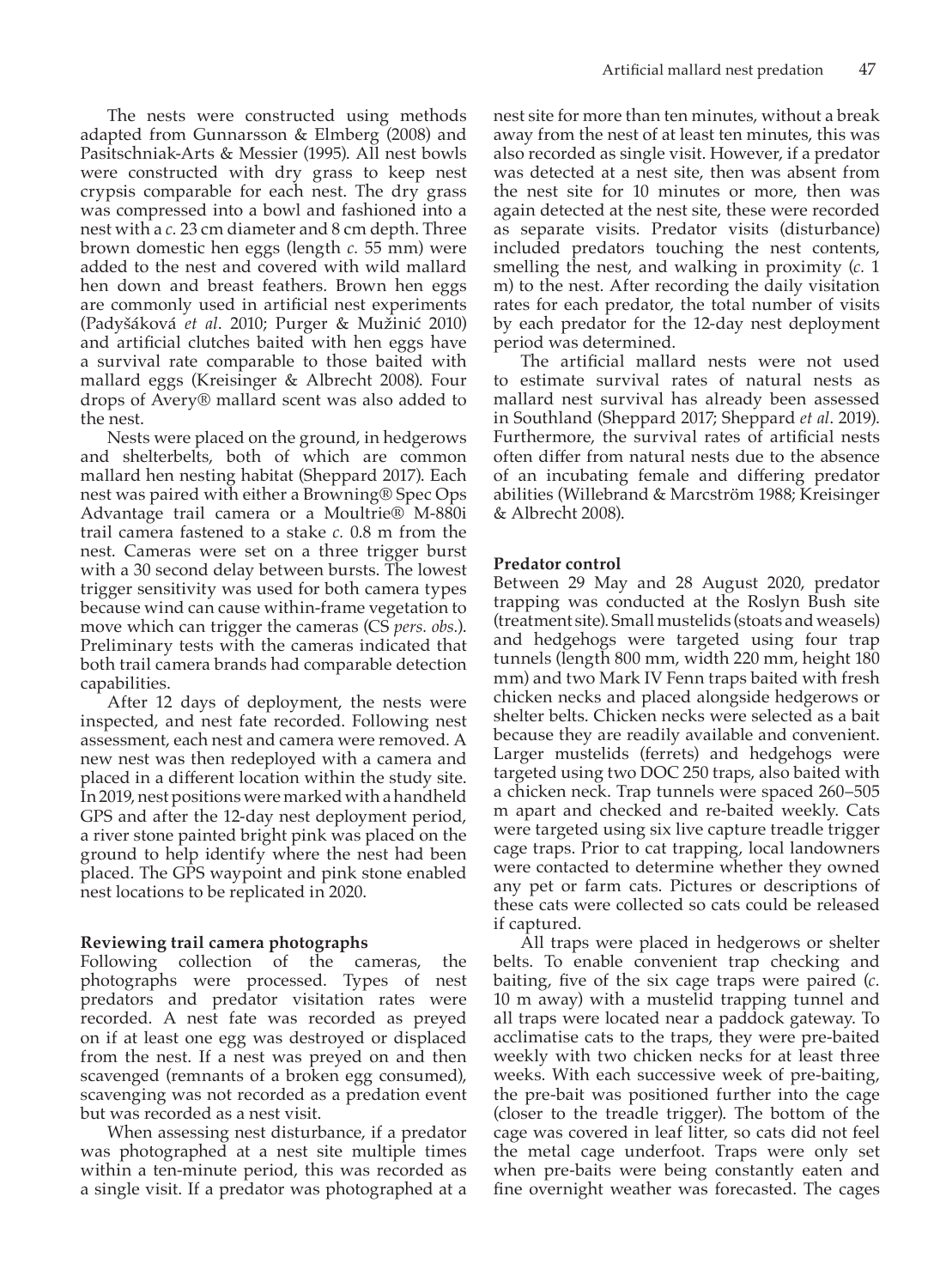were set overnight on six occasions throughout the three-month period and captured feral cats were euthanised.

Possum trapping was conducted over two nights (7–8 August, 2020) by recreational possum hunters. Prior to trapping, potential trap sites were pre-baited with a lure comprised of flour, icing sugar, and cinnamon. Following pre-baiting, over two consecutive nights, recreational hunters set thirty Victor ® #1 coil spring leghold traps (each night), baited with flour-based lure. The traps were set in hedgerows and shelterbelts, checked each morning, and captured possums were euthanised.

#### **Statistical analysis**

A BACI (Before-After-Control Impact) (Morrison *et al*. 2008) study design was used to assess the effectiveness of the predator control for reducing nest predation and disturbance. The number of predation events and nest visits were compared between sites. A single predation event or predator visit to a nest was treated as a success (Binomial distribution). To analyse the data, a Bayesian approach, similar to that of Conner *et al*. (2016) was used to assess the effect of predator control on nest predation and disturbance.

The probability of at least one encounter (or predation event) (*m*) in year *t* at the control site (*C*), or treatment site  $(T)$ , is *Encounter*<sub>tric</sub> $\sim binom(m_{t,TC})$ *Cameras*<sub> $t$ , $T(c)$ . The treatment site in year *t* was not</sub> trapped but was trapped in year *t+1*. The relative change in encounters after trapping to before trapping is:

$$
\frac{m_{t,T}}{m_{t,C}} = K_{Before}
$$

$$
\frac{m_{t+1,T}}{m_{t+1,C}} = K_{After}
$$

$$
\frac{K_{After}}{K_{Before}} = K_{BACI}
$$

Where  $K<sub>BACI</sub>$  is the relative change in nest visits/predation after trapping cf. before trapping. We used an uninformative prior to derive the posterior binomial distributions and analysed the relative ratios of the posterior distributions using Program R (3.5.1; R Core Team 2018), package R2OpenBUGS (Sturtz et al. 2005). We ran 10,000 iterations, 3 chains, and discarded the first 1000 as burn-in (Gelman & Rubin 1992). Trace plots were checked for convergence. The accuracy of the posterior estimates was checked such that the MC error/sample sd < 0.05. We used the step function to calculate the probability that  $K_{BACI} < 1$  (i.e., that trapping resulted in less predator encounters/ predation).

|                   | 2019                                                    |          | 2020                           |                       |                                        |
|-------------------|---------------------------------------------------------|----------|--------------------------------|-----------------------|----------------------------------------|
| Predator          | <b>Treatment</b><br>Control<br>$(n = 48)$<br>$(n = 48)$ |          | <b>Treatment</b><br>$(n = 45)$ | Control<br>$(n = 48)$ | Total<br>$(n = 189)$                   |
| Cat               | 2                                                       | $\Omega$ | $\Omega$                       |                       | 3(2%)                                  |
| Possum            |                                                         | 0        | $\Omega$                       |                       | 2(1%)                                  |
| Hedgehog          |                                                         | 0        | 3                              | $\theta$              | 5(3%)                                  |
| Weasel            |                                                         |          | O                              |                       |                                        |
| Stoat             |                                                         |          | $\Omega$                       |                       | $\left($                               |
| Ferret            |                                                         |          | O                              | $\Omega$              | $1 \left( \langle 1\% \rangle \right)$ |
| Swamp harrier     |                                                         | 15       |                                | 16                    | 33 (17%)                               |
| Rat               |                                                         | $\Omega$ | $\Omega$                       | $\Omega$              | $\left($                               |
| Australian magpie |                                                         | 0        | $\Omega$                       | 0                     | $\left( \right)$                       |
| Pukeko            |                                                         |          | $\Omega$                       | $\Omega$              | $1 (1\%)$                              |
| Dog               |                                                         |          | 0                              |                       | $\Omega$                               |
| Unknown           |                                                         |          |                                |                       | 2(1%)                                  |

**Table 1.** Number of artificial mallard nests predated/destroyed by different predators, by study site and year in Southland, New Zealand ( $n =$  number of artificial nests).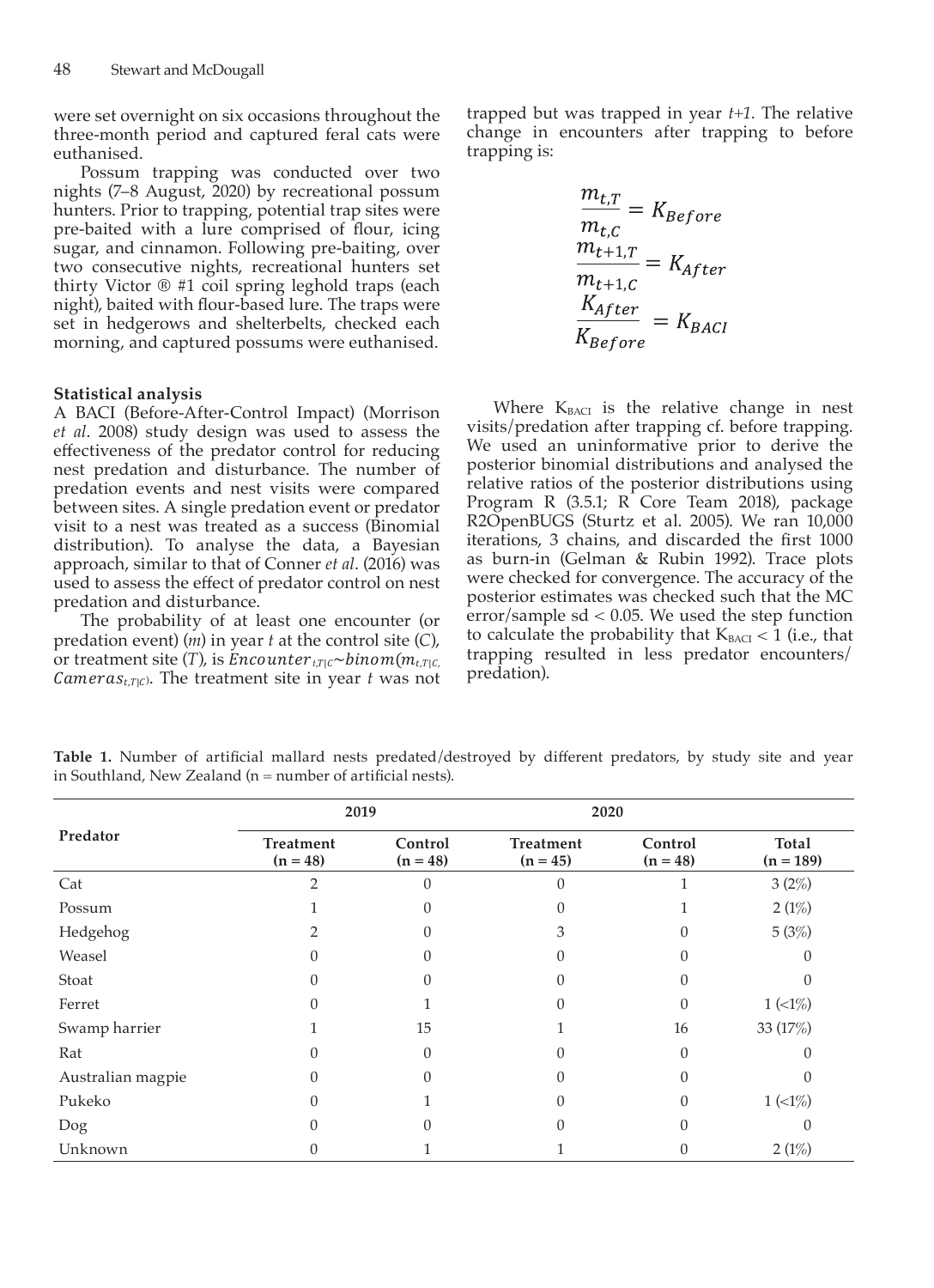|                   | 2019                           |                       | 2020                           |                       |                                                        |
|-------------------|--------------------------------|-----------------------|--------------------------------|-----------------------|--------------------------------------------------------|
| Predator          | <b>Treatment</b><br>$(n = 48)$ | Control<br>$(n = 48)$ | <b>Treatment</b><br>$(n = 45)$ | Control<br>$(n = 48)$ | <b>Total (both sites)</b><br>and years)<br>$(n = 189)$ |
| Cat               | 30(63%)                        | 19 (40%)              | 21(47%)                        | 25(52%)               | 95 (50%)                                               |
| Possum            | 30(63%)                        | 10(21%)               | 30(67%)                        | 16(33%)               | 86 (46%)                                               |
| Hedgehog          | 30(63%)                        | 17(35%)               | $27(60\%)$                     | 27 (56%)              | 95 (53%)                                               |
| Weasel            | $1(2\%)$                       | 6(16%)                | 2(4%)                          | $5(10\%)$             | 14(7%)                                                 |
| Stoat             | 3(8%)                          | $1(2\%)$              | $\Omega$                       | 4(8%)                 | 8(4%)                                                  |
| Ferret            | 0                              | $9(19\%)$             | 4(9%)                          | 1(4%)                 | 14(7%)                                                 |
| Swamp harrier     | $1(2\%)$                       | 15(31%)               | 3(7%)                          | 16(33%)               | 35 (19%)                                               |
| Rat               | 4(8%)                          | 4(8%)                 | $1(2\%)$                       | $5(10\%)$             | 14(7%)                                                 |
| Australian magpie | 4(8%)                          | $1(2\%)$              | 0                              | $\mathbf{0}$          | 5(3%)                                                  |
| Pukeko            | $\Omega$                       | $1(2\%)$              | $\theta$                       | $\Omega$              | $1 \left( \langle 1\% \rangle \right)$                 |
| Dog               | 2(4%)                          | $\Omega$              | $\theta$                       | $1(2\%)$              | 3(1%)                                                  |
| Unknown           | 19 (40%)                       | 6(13%)                | 16(36%)                        | 9(19%)                | 49 (26%)                                               |

**Table 2.** Number of artificial mallard nests visited on at least one occasion by different potential predators, by study site and year in Southland, New Zealand  $(n = number of artificial nets).$ 

#### **RESULTS**

#### **Nest predation and destruction**

Overall, 204 nests were deployed at the two study sites over two years (n = 51 each site, each year). Data were obtained from cameras at 189 nests while data from 15 nests were lost due to camera malfunctions  $(n = 5)$ , animals knocking over the cameras  $(n = 9)$ or vegetation obscuring the cameras  $(n = 1)$ . Of the 189 nests for which data were collected, 47 (25%) were destroyed (at least one egg broken/displaced from nest) by predators (Table 1).

Swamp harriers were the most common nest predator and predated/destroyed 33 of the 189 (17%) nests (Table 1). Direct swamp harrier predation of at least one egg occurred at 31 nests. Despite observing swamp harriers at both sites throughout the study, most (94%) swamp harrier predation of the nests occurred at the control site (Table 1). During visits by swamp harrier, the eggs were typically removed from the nest and on some occasions were consumed 2–3 m away from the nest. The only other predators to actively prey on the eggs were pukeko  $(n = 1)$  and possum  $(n = 1)$ 1). The pukeko moved eggs just outside the nest and consumed them over three visits (one egg consumed per visit). The possum kept the egg in the nest and removed a *c.* 3 cm by 3 cm piece of shell from the egg, but consumed little (if any) of the contents.

Cats, hedgehogs, and ferrets destroyed some nests by displacing the eggs from the nest bowl or damaging the eggs. However, these predators did not consume any eggs. Hedgehogs and a ferret displaced eggs outside the nest bowl (15–20 cm) by rummaging through the nest, while cats displaced eggs from the nest bowl or broke eggs by trampling on them.

#### **Artificial nest disturbance**

Predators visited 181 of the 189 nests (96%). Hedgehogs, cats, possums, and swamp harriers were the most common nest visitors (Table 2). Further, the frequency in which the potential predators disturbed the nests varied (Table 3). Possums were the most frequent nest visitors and would often disturb the nests by smelling the nest or walking in proximity of the nests. On average, across both study sites and years, possums visited a nest an average of 2.7 times (Table 3). Cats and hedgehogs were frequently observed smelling the nests but would seldom physically disturb the nest. Rats (*Rattus* spp.) walked over the nests but did not appear to affect the eggs or nest structure. Stoats, weasels, and ferrets investigated the nest by climbing over the nest bowl and eggs, but they did not consume the eggs.

#### **Predator control**

Six trapping tunnels were deployed for 87 days capturing 18 hedgehogs and two stoats. Six cage traps were set overnight on six occasions and captured seven feral cats and one farm cat that was captured and released on four occasions. During the two nights of possum trapping, 31 possums were captured.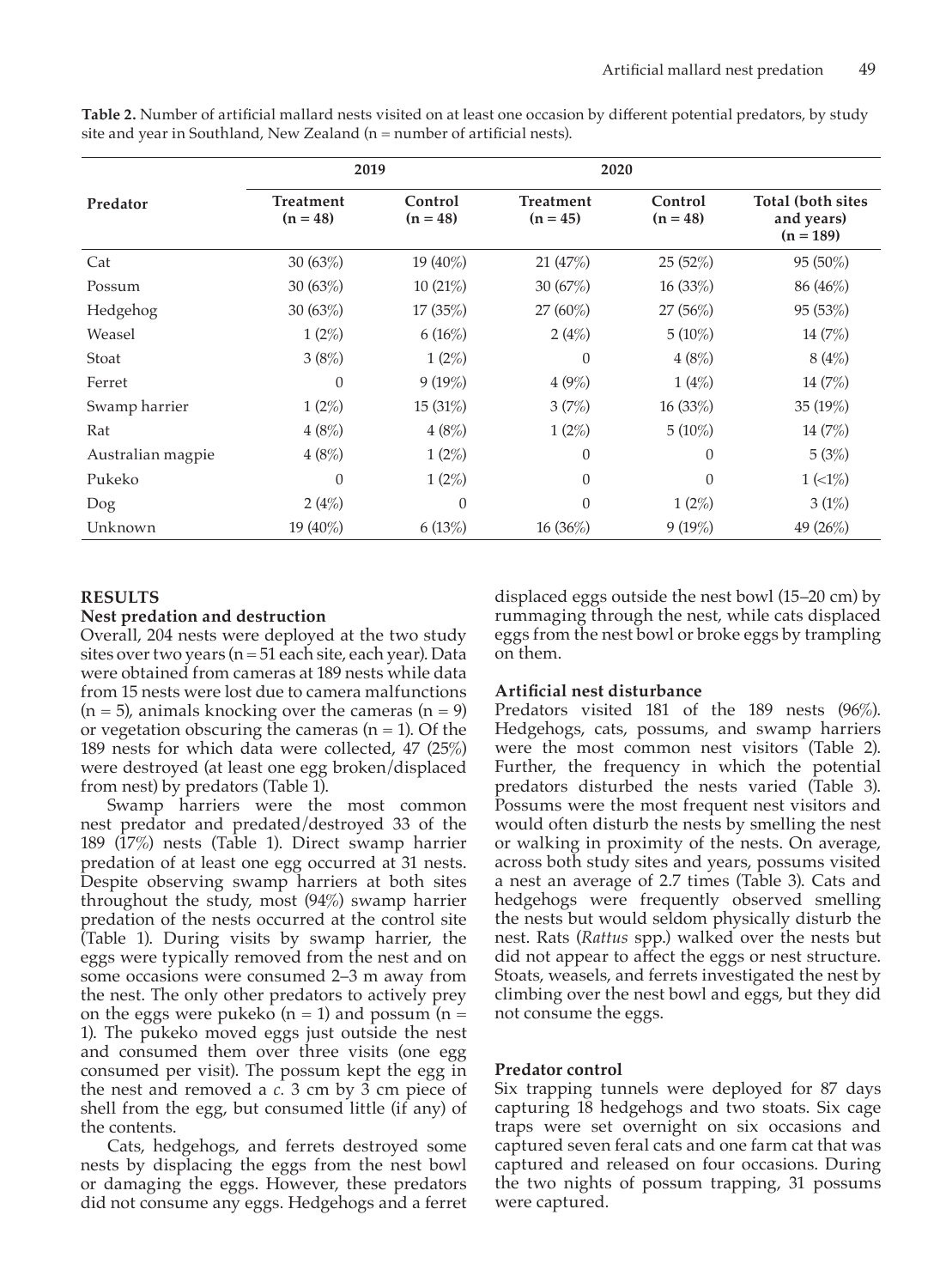| Predator          | 2019                           |                       | 2020                           |                       |                                                    |                                                                |
|-------------------|--------------------------------|-----------------------|--------------------------------|-----------------------|----------------------------------------------------|----------------------------------------------------------------|
|                   | <b>Treatment</b><br>$(n = 48)$ | Control<br>$(n = 48)$ | <b>Treatment</b><br>$(n = 45)$ | Control<br>$(n = 48)$ | <b>Total (both sites</b><br>and years) $(n = 189)$ | Number of visits<br>$(\bar{x} \pm 1 \text{ se}, \text{range})$ |
| Cat               | 55                             | 68                    | 38                             | 113                   | 274                                                | $1.45 \pm 0.25$ (0, 40)                                        |
| Possum            | 170                            | 49                    | 218                            | 75                    | 512                                                | $2.71 \pm 0.36$ (0, 28)                                        |
| Hedgehog          | 121                            | 46                    | 82                             | 93                    | 342                                                | $1.82 \pm 0.27$ (0, 37)                                        |
| Weasel            | 3                              | 8                     | $\overline{2}$                 | 6                     | 19                                                 | $0.10 \pm 0.03$ (0, 3)                                         |
| Stoat             | 3                              | $\mathbf{1}$          | $\Omega$                       | 12                    | 16                                                 | $0.08 \pm 0.05$ (0, 9)                                         |
| Ferret            | $\mathbf{0}$                   | 13                    | 8                              | 3                     | 24                                                 | $0.13 \pm 0.04$ (0, 4)                                         |
| Swamp harrier     | 5                              | 34                    | 6                              | 24                    | 69                                                 | $0.37 \pm 0.07$ (0, 5)                                         |
| Rat               | 6                              | 11                    |                                | 23                    | 41                                                 | $0.22 \pm 0.07$ (0, 9)                                         |
| Australian magpie | 12                             | 1                     | $\Omega$                       | $\theta$              | 13                                                 | $0.07 \pm 0.04$ (0, 5)                                         |
| Pukeko            | $\Omega$                       | 3                     | $\Omega$                       | $\theta$              | 3                                                  | $0.02 \pm 0.02$ (0, 3)                                         |
| Dog               | $\overline{2}$                 | $\theta$              | $\theta$                       | 1                     | 3                                                  | $0.02 \pm 0.01$ (0, 1)                                         |
| Unknown           | 41                             | 11                    | 29                             | 19                    | 100                                                | $0.53 \pm 0.10$ (0, 13)                                        |
| Total             | 418                            | 245                   | 384                            | 369                   | 1,416                                              | $6.87 \pm 0.55$ (0, 48)                                        |

**Table 3.** The number of times predators visited artificial mallard nests (frequency of disturbance) by study site and year in Southland, New Zealand  $(n = number of artificial nets)$ .

## **Effect of predator trapping on artificial nest predation**

Very few nests were preyed on or destroyed by cats, possums, hedgehogs, and mustelids at both sites and during both study periods (Table 1). An insufficient number of nests were preyed on by each mammalian predator to meaningfully test whether predator trapping had any effect on artificial nest survival, so it was inferred that small, farm-scale trapping of mammalian predators did not affect the nest predation rate.

## **Effect of predator trapping on disturbance at artificial nests**

Predator trapping led to a decrease in the number of nests visited by feral cats, possums and hedgehogs. Nest visits of feral cats decreased by  $40\%$  (*KBACI* = 0.60 (95% Bayesian Credible Interval (BCI) 0.316– 1.016, median = 0.577) P(*KBACI* < 1) = 0.97. Nest visits by possums decreased by approximately 27%,  $K_{BACI} = 0.73$  (BCI 0.32–1.39, median = 0.68), *P*(*KBACI* < 1) = 0.85. For hedgehogs, nest visits decreased by approximately  $36\%$ ,  $K_{BACI} = 0.64$  (BCI 0.34–1.05, median = 0.61),  $P(K_{BACI} < 1) = 0.96$ .

## **DISCUSSION**

In New Zealand, mallard nest predation, partial predation and nest failure is often attributed to cats and mustelids (Sheppard 2017; Stewart *et al*. 2019; CS *pers. obs*.). However, this study suggests that effects of mammalian predation on mallard

nests is relatively minor compared to predation by swamp harriers. It is therefore unlikely that current mammalian predator control efforts are achieving reduced mallard nest predation rates in Southland. Swamp harriers are known predators of bird nests throughout New Zealand (Boulton & Cassey 2006; Morgan *et al*. 2006; Kross *et al*. 2013; Innes *et al*. 2015), but this is the first study to illustrate that swamp harriers are probably the most important mallard nest predator in southern New Zealand.

Swamp harriers are abundant throughout New Zealand (Eakle 2008) and were frequently observed at both sites in this study. Under current legislation, swamp harriers are partially protected (Wildlife [Australasian Harrier] Notice 2012) and provision for control exists when they cause problems for domestic livestock. Predation of wild gamebirds on private land is not justification for swamp harrier control. The only way to reduce swamp harrier predation of mallard nests would be to establish initiatives to reduce their foraging success. Sheppard (2017) found that mallard nest survival was higher when hens selected more densely vegetated nesting sites. This may be because dense vegetation offers better nest crypsis, particularly for highly visual predators like swamp harriers. To enhance mallard nest survival, managers should encourage landowners to protect and create densely vegetated habitat (hedges and woodlots).

At both study sites, very few nests were preyed on or destroyed by cats, possums, hedgehogs, and mustelids both before and after trapping.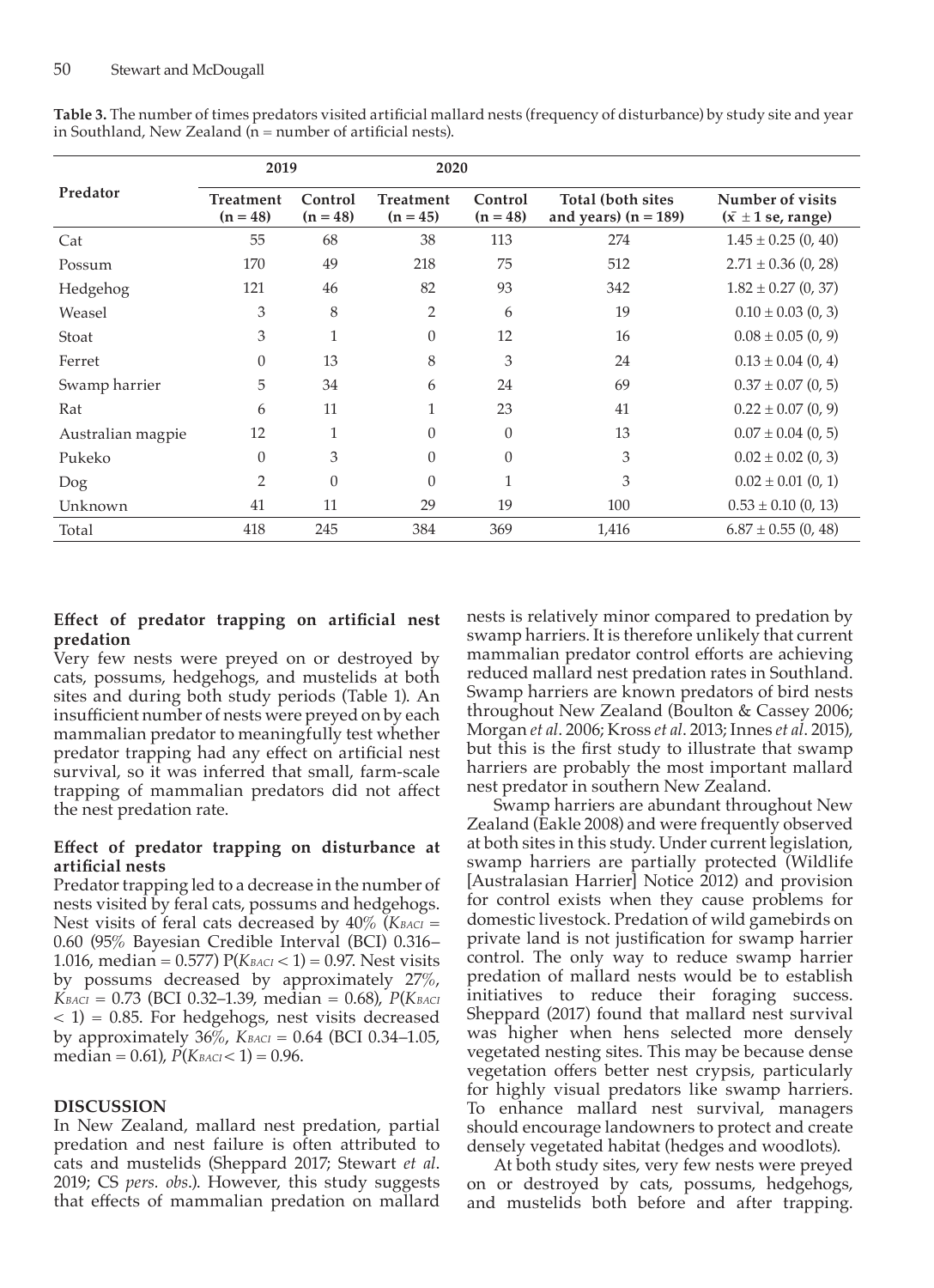Therefore, farm-scale control of mammalian predators will likely have little effect on mallard nest predation rates. Limited predation of the nests by cats, stoats, and ferrets was unexpected because these predators are known to consume bird eggs in both real (Sanders & Maloney 2002; Stewart *et al*. 2019) and artificial nests (Smith *et al*. 2008; Kross *et al*. 2013). The reason for limited nest predation may be related to the availability of alternative prey. At both study sites, mice (*Mus musculus*), Eurasian blackbird (*Turdus merula*), song thrush (*Turdus philomelos*), and common starling (*Sturnus vulgaris*) appeared locally abundant and were frequently photographed by the trail cameras. Reduced predation pressure on mallard nests due to the availability of alternative prey has been observed in North America. Ackerman (2002) found that mallard nest success was positively correlated with rodent abundance and concluded that rodents provided predators with an alternative food supply. Furthermore, in Southland, passerines and their eggs have been identified as the most common prey item in the diet of stoats during the mallard breeding season (Stewart *et al.* 2019) which suggests they are highly available and/or selected for.

Very limited predation of the eggs by possums and no predation by hedgehogs may be explained by their typical foraging habits in agricultural environments. Although hedgehogs and possums have been documented consuming bird eggs in some habitats (Brown *et al*. 1993; Sanders & Maloney 2002), in agricultural habitat, hedgehog diets typically consist of vegetation and invertebrates (Campbell 1973) whilst possum diets are comprised of vegetation (Harvie 1973).

limited mammalian predation, hedgehogs, possums, and cats were photographed visiting the nests with some nests receiving multiple visits within the 12-day nest deployment period. Predator visitation of real nests may have negative consequences for the laying/incubating hen and the nest. A nest visit from a cat for example, may result in the predation of the hen, and loss of breeding females is a key driver of mallard productivity in New Zealand (Sheppard 2017). Additionally, nest disturbance may cause the mallard hen to abandon her nest (Sheppard *et al.* 2019; CS *pers. obs.*). This could have profound impacts on the population because the probability of renesting decreases with successive nests and clutch sizes become smaller (Arnold *et al.* 2010). In this study, predator trapping reduced the number of nests visited by 27-40%, depending on predator type. This finding suggests that small scale trapping programmes can decrease nest disturbance, which may enhance breeding productivity. This finding should be communicated to landowners and gamebird hunters to help encourage the uptake of predator trapping programs on private land.

Results from this study indicate that swamp harriers are the most likely mallard nest predator and that small scale removal of cats, possums, and hedgehogs could reduce the number of mallard nests disturbed by these predators. However, it is acknowledged that this study has some limitations. Firstly, an obvious criticism of artificial nests is that they lack realism. There are unavoidable foreign scents associated with the construction of artificial nests and the absence of a female bird which may influence predation rates (Willebrand & Marcström 1988). Secondly, the presence of a trail camera at nests may influence predation rates (Richardson *et al*. 2009). Finally, this study has limited spatial and temporal replication (the study was conducted over two years at two sites) so the magnitude of the effect of the predator control on nest disturbance should be interpreted prudently. Despite these limitations, this study has still provided some insight into mallard nest predation, how predators may interact with nests and the potential effect small-scale predator control could have on mallard nest survival and disturbance. Future studies should use trail cameras to validate the identity of mallard nest predators and those causing nest abandonment and, assess the effect of predator control on duckling survival, as it is the most important variable governing mallard population growth in New Zealand (Sheppard 2017).

## **ACKNOWLEDGEMENTS**

The authors thank Graeme Watson and Heath and Andrea Thomson for access to their properties to conduct this research. Corey Carston and Paul Stenning provided mallard feathers used to construct the artificial nests. The authors also thank two reviewers who provided valuable feedback on an earlier draft of this manuscript. This project was funded by the New Zealand Fish and Game Council and the Southland Fish and Game Council.

#### **LITERATURE CITED**

- Ackerman, J.T. 2002. Of mice and mallards: positive indirect effects of coexisting prey on waterfowl nest success. *Oikos 99*: 469–480.
- Amundson, C.L.; Pieron, M.R.; Arnold, T.W.; Beaudoin, L.A. 2013. The effects of predator removal on mallard production and population change in north eastern North Dakota. *The Journal of Wildlife Management 77*: 143–152.
- Arnold, T.W.; Devries, J.H.; Howerter, D.W. 2010. Factors that affect renesting in mallards (*Anas platyrhynchos*). *The Auk 127*: 212–221.
- Baber, M.; Brejaart, R.; Babbitt, K.; Lovegrove, T.; Ussher, G. 2009. Response of non-target native birds to mammalian pest control for kokako (*Callaeas cinerea*) in the Hunua Ranges, New Zealand. *Notornis 56*: 176–182.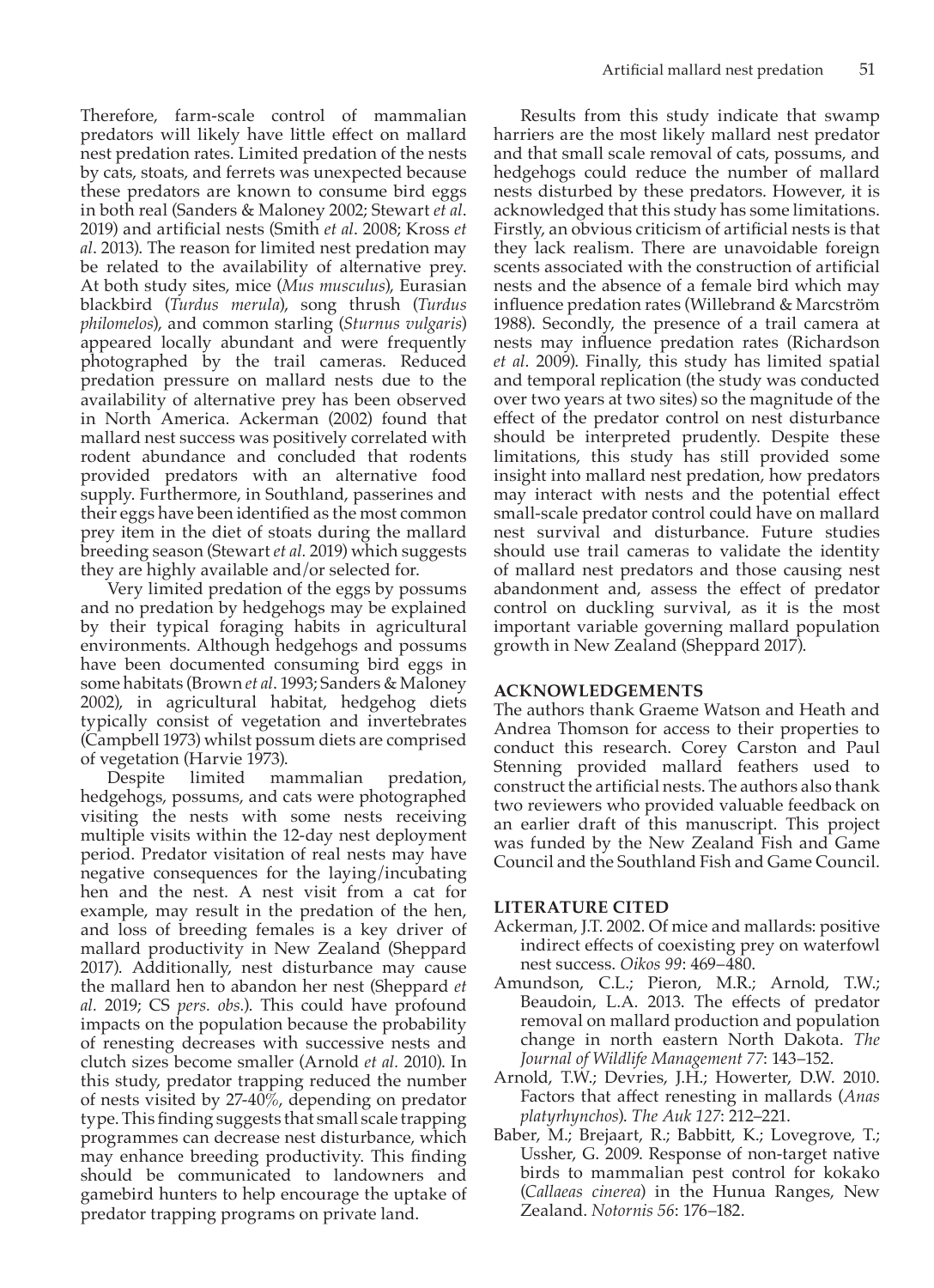- Bellrose, F.C.; Kortright, F.H. 1976. *Ducks, geese and swans of North America*. Harrisburg (PA), Stackpole Books.
- Blackburn, T.M.; Cassey, P.; Duncan, R.P.; Evans, K.L.; Gaston, K.J. 2004. Avian extinction and mammalian introductions on oceanic islands. *Science 305*: 1955–1958.
- Boulton, R.L.; Cassey, P. 2006. An inexpensive method for identifying predators of passerine nests using tethered artificial eggs. *New Zealand Journal of Ecology 30*: 377–385.
- Brown, K.; Innes, J.; Shorten, R. 1993. Evidence that possums prey on and scavenge birds' eggs, birds and mammals. *Notornis 40*: 169–177.
- Campbell, P.A. 1973. Feeding behaviour of the European hedgehog (*Erinaceus europaeus* L.) in a New Zealand pasture. Unpubl. PhD thesis, The University of Canterbury, Christchurch, New Zealand.
- Conner, M.M.; Saunders, W.C.; Bouwes, N.; Jordan, C. 2016. Evaluating impacts using a BACI design, ratios, and a Bayesian approach with a focus on restoration. *Environmental Monitoring and Assessment 188*: 1–14.
- Doherty, T.S.; Glen, A.S.; Nimmo, D.G.; Ritchie, E.G.; Dickman, C.R. 2016. Invasive predators and global biodiversity loss. *Proceedings of the National Academy of Sciences 113*: 11261–11265.
- Duebbert, H.F.; Lokemoen, J.T. 1980. High duck nesting success in a predator-reduced environment. *The Journal of Wildlife Management*
- *40*: 428–437. Eakle, W.L. 2008. Relative abundance of Australasian harriers (*Circus approximans*) in New Zealand. *Notornis 55*: 136–139.
- Fea, N.; Linklater, W.; Hartley, S. 2021. Responses of New Zealand forest birds to management of introduced mammals. *Conservation Biology 35*: 35–49.
- Garrettson, P.R.; Rohwer, F.C. 2001. Effects of mammalian predator removal on production of upland-nesting ducks in North Dakota. *The Journal of Wildlife Management 65*: 398–405.
- Garrick, E. 2016. Duckling survival and habitat selection of brood-rearing mallard (*Anas platyrhynchos*) females in Southland, New Zealand. Unpubl. Masters thesis, The University of Otago, Dunedin, New Zealand.
- Gelman, A.; Rubin, D.B. 1992. Inference from iterative simulation using multiple sequences. *Statistical Science 7*: 457–472.
- Gunnarsson, G.; Elmberg, J. 2008. Density**‐** dependent nest predation–an experiment with simulated Mallard nests in contrasting landscapes. *Ibis 150*: 259–269.
- Harvie, A.E. 1973. Diet of the opossum (*Trichosurus vulpecula* Kerr) on farmland north-east of Waverley, New Zealand. *Proceedings of the New Zealand Ecological Society 20:* 48–52.
- Innes, J.; King, C.; Bartlam, S.; Forrester, G.; Howitt, R. 2015. Predator control improves nesting success in Waikato forest fragments. *New Zealand Journal of Ecology 39*: 245–253.
- Jones, C.; Norbury, G. 2006. Habitat use as a predictor of nest raiding by individual hedgehogs *Erinaceus europaeus* in New Zealand. *Pacific Conservation Biology 12*: 180–188.
- Kreisinger, J.; Albrecht, T. 2008. Nest protection in mallards *Anas platyrhynchos*: untangling the role of crypsis and parental behaviour. *Functional Ecology 22*: 872–879.
- Kross, SM.; McDonald, P.G.; Nelson, X.J. 2013. New Zealand falcon nests suffer lower predation in agricultural habitat than in natural habitat. *Bird Conservation International 23*: 512–519.
- McDonald, R.A.; Webbon, C.; Harris, S. 2000. The diet of stoats (*Mustela erminea*) and weasels (*Mustela nivalis*) in Great Britain. *Journal of Zoology 252*: 363–371.
- McDougall, M.B.; Amundson, C.L. 2017. Harvest dynamics and annual survival of mallards and grey ducks. *Journal of Wildlife Management 81*: 449–460.
- McDougall, M. 2012. Toward adaptive management of parera (*Anas superciliosa*) and mallard (*A. platyrhynchos*) duck in New Zealand. Unpubl. Masters thesis, Massey University, Palmerston North, New Zealand.
- Moorhouse, R.; Greene, T.; Dilks, P.; Powlesland, R.; Moran, L.; Taylor, G.; Knegtmans, J.; Wills, D.; Pryde, M.; Fraser, I.; August, A.; August C. 2003. Control of introduced mammalian predators improves kaka *Nestor meridionalis* breeding success: reversing the decline of a threatened New Zealand parrot. *Biological Conservation 110*: 33–44.
- Moors, P.J. 1983. Predation by mustelids and rodents on the eggs and chicks of native and introduced birds in Kowhai Bush, New Zealand. *Ibis 125*: 137–154.
- Morgan, D.; Waas, JR.; Innes, J. 2006. The relative importance of Australian magpies (*Gymnorhina tibicen*) as nest predators of rural birds in New Zealand. *New Zealand Journal of Zoology 33*: 17– 29.
- Morrison, M.L.; Block, W.M.; Strickland, M.D.; Collier, B.A.; Peterson, M.J. 2008. *Wildlife study design*. New York, Springer.
- O'Donnell, CF.; Hoare, J.M. 2012. Quantifying the benefits of long-term integrated pest control for forest bird populations in a New Zealand temperate rainforest. *New Zealand Journal of Ecology 36*: 131–140.
- Padyšáková, E.; Šálek, M.; Poledník, L.; Sedláček, F.; Albrecht, T. 2010. Predation on simulated duck nests in relation to nest density and landscape structure. *Wildlife Research 37*: 597–603.

Pasitschniak-Arts, M.; Messier, F. 1995. Risk